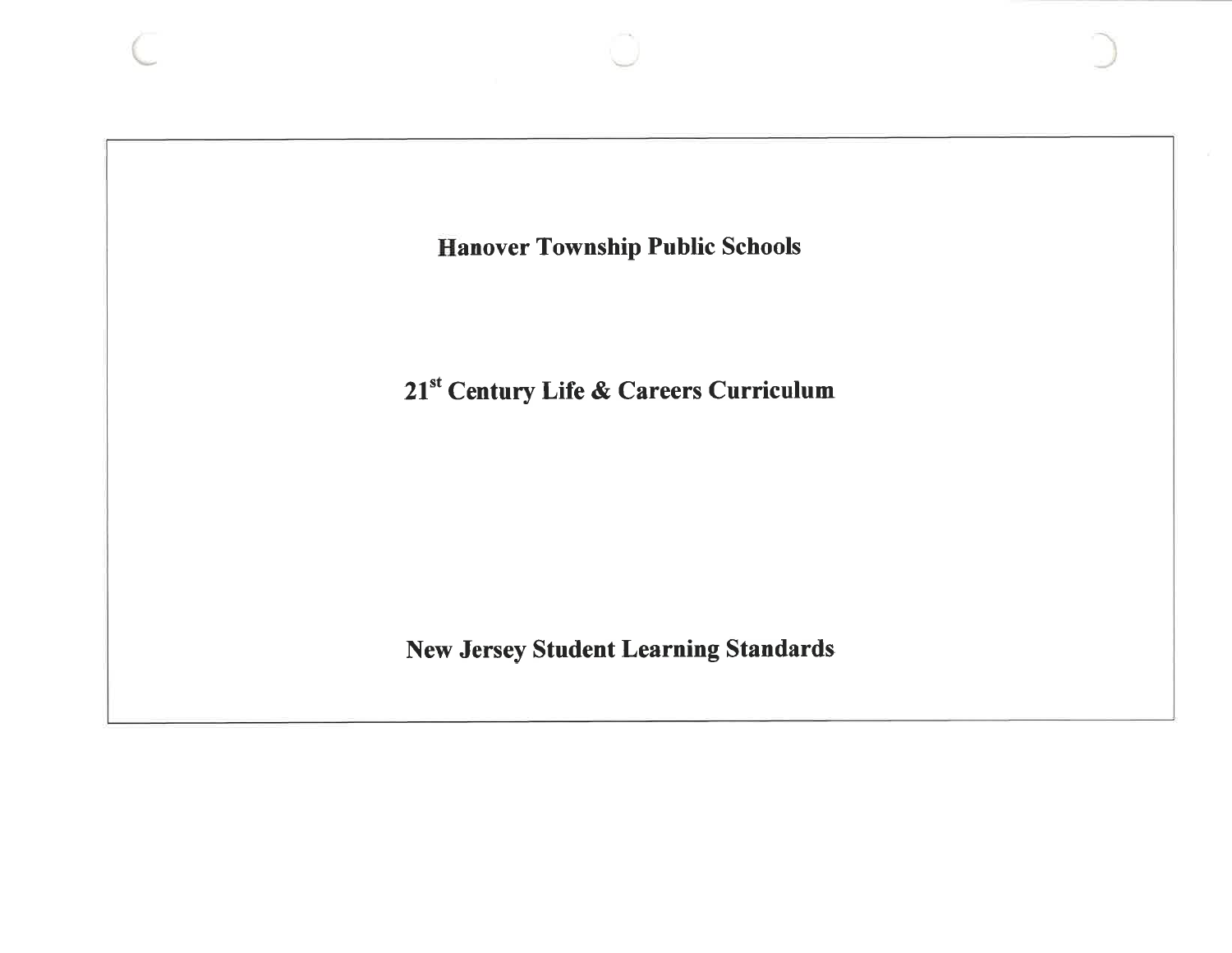## **Hanover Township Public Schools**

## 21<sup>st</sup> Century Life & Careers

A curriculum plan is one phase of the curriculum process. Based on the specific expectations for student achievement delineated in the NJSLS, groups of teachers develop a basic framework (curriculum plan) that guides the instructional lesson plans that each teacher makes for classroom instruction. These lesson plans contain detailed information about each segment of instruction for students. As a follow-up, teachers submit a curriculum map (Curriculum Communication), which records what actually was presented to students during a specific length of time. Student achievement is assessed through a variety of experiences and measures, including standardized tests, locally developed assessments, projects, presentations, programs, displays and portfolios of student work.

Inherent in the instructional program in Hanover Township is the incorporation of several instructional strategies and practices that expand the presentation of curriculum to students. Through the integration of technology, the practice of differentiated instruction and the development of interdisciplinary projects and experiences, the students in the Hanover Township Schools experience an enriched and meaningful instructional program. Details about the specifics of such experiences would be part of the lesson planning that supports the curriculum plan for each of the NJSLS.

The curriculum plan is one of the initial stages of the learning cycle. It provides a common starting point for teachers to develop appropriate instructional activities for their classes.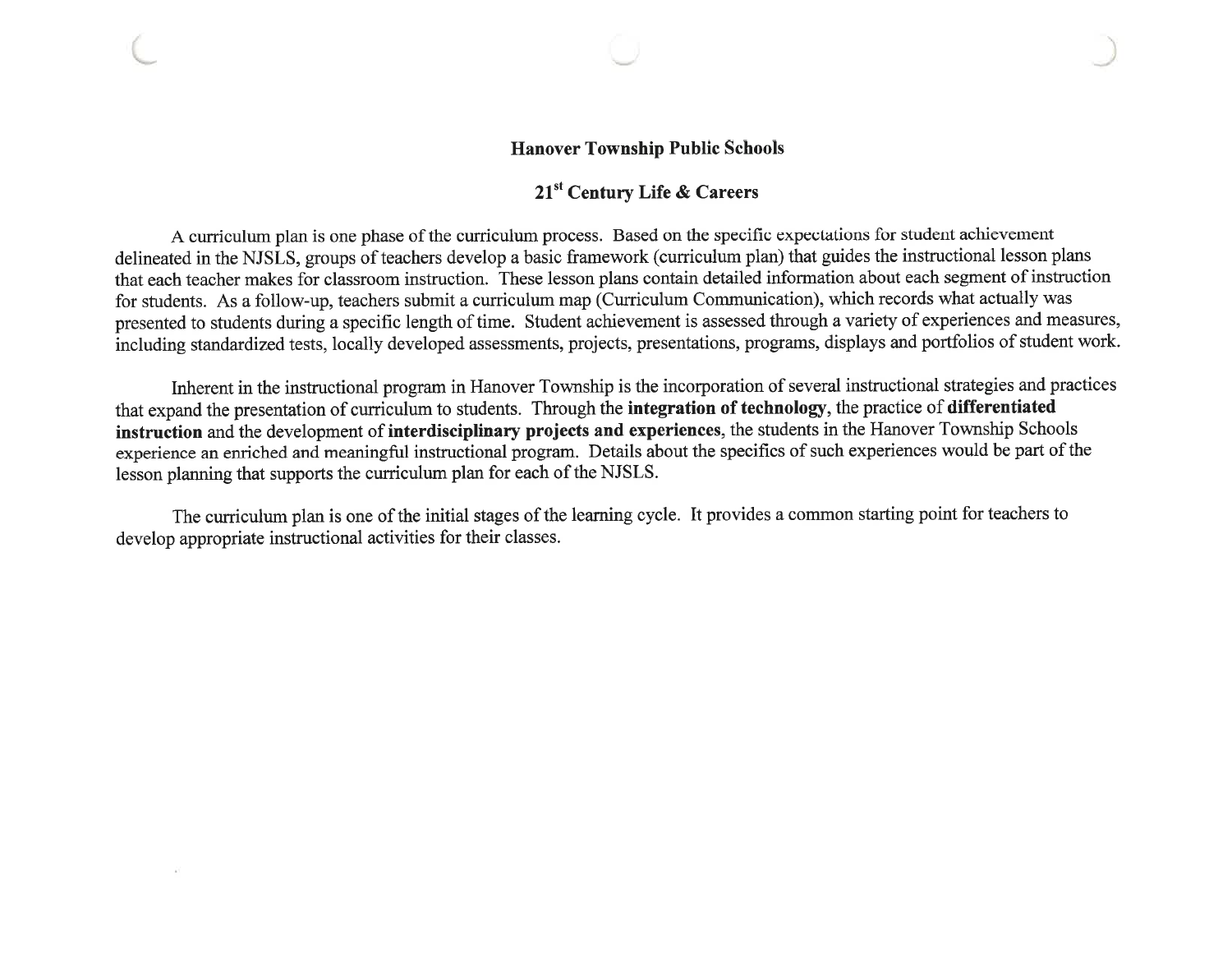#### **Hanover Township 21st Century Life and Careers**

The guidance department continues to respond to the unique needs of individuals, all students' benefit from guidance activities that enhance their knowledge and skills in academic achievement, career planning and exploration, self-awareness and interpersonal relationships, and community involvement. Proficiency in these areas serves to improve students' self-concept, foster better peer and adult interactions, and enhance a sense of purpose and direction for more effective planning and control of their own lives. The competencies embodied in the Hanover Township District result in students who are prepared to make life decisions that lead to healthy relationships and successful, productive lives.

Although graduation may be years away, students need to begin thinking about the kind of career they might pursue in the future. Career education is an ongoing process. The sooner young people begin to consider their options, the better prepared they will be for a successful career. At this stage, the focus should be on self-knowledge such as recognizing their own personality and learning to work with others.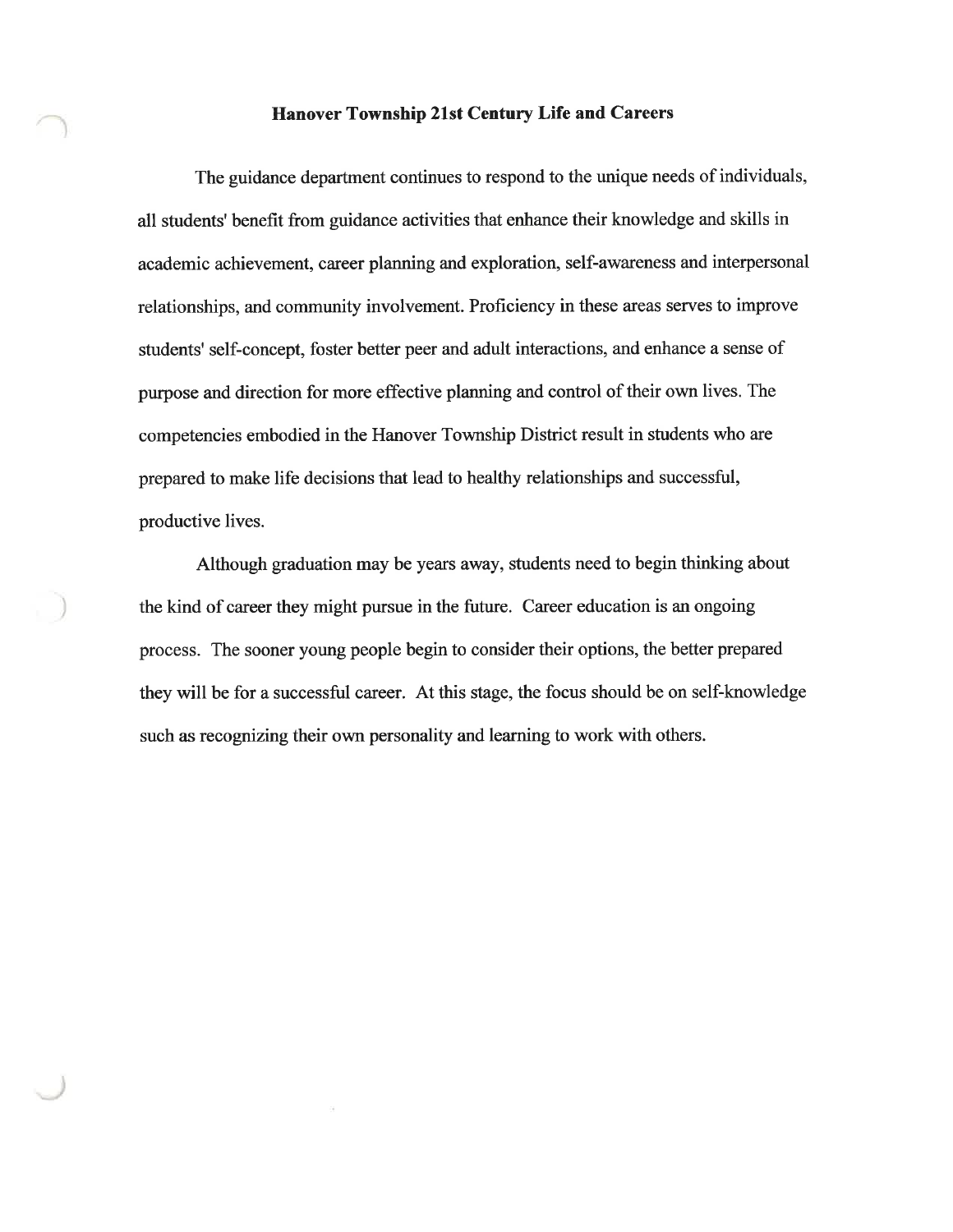#### **CAREER PORTFOLIOS**

#### **KINDERGARTEN**

Future occupational aspirations Interests - What I like to do

## **FIRST GRADE**

Taking Responsibility - at home and at school Qualities - What makes me special? Awareness of interests, abilities, and values  $-$  "A Picture of Me"

#### **SECOND GRADE**

Family chores/occupations My chores/jobs Future occupational aspirations Awareness of the planning process - "Planning"

## **THIRD GRADE**

Student responsibilities Home chores/Future occupational aspirations Develop awareness of personal safety skills - "Our School Helpers"

## **FOURTH GRADE**

Community occupations/Responsibilities Trait survey Understand the career planning process - "Planning for a Career that Fits You"

#### **FIFTH GRADE**

Survey - Subject interest/Leisure Activities/Future occupational aspirations Occupational application/Trait description Identify personal interests, abilities, and values - "All About Me"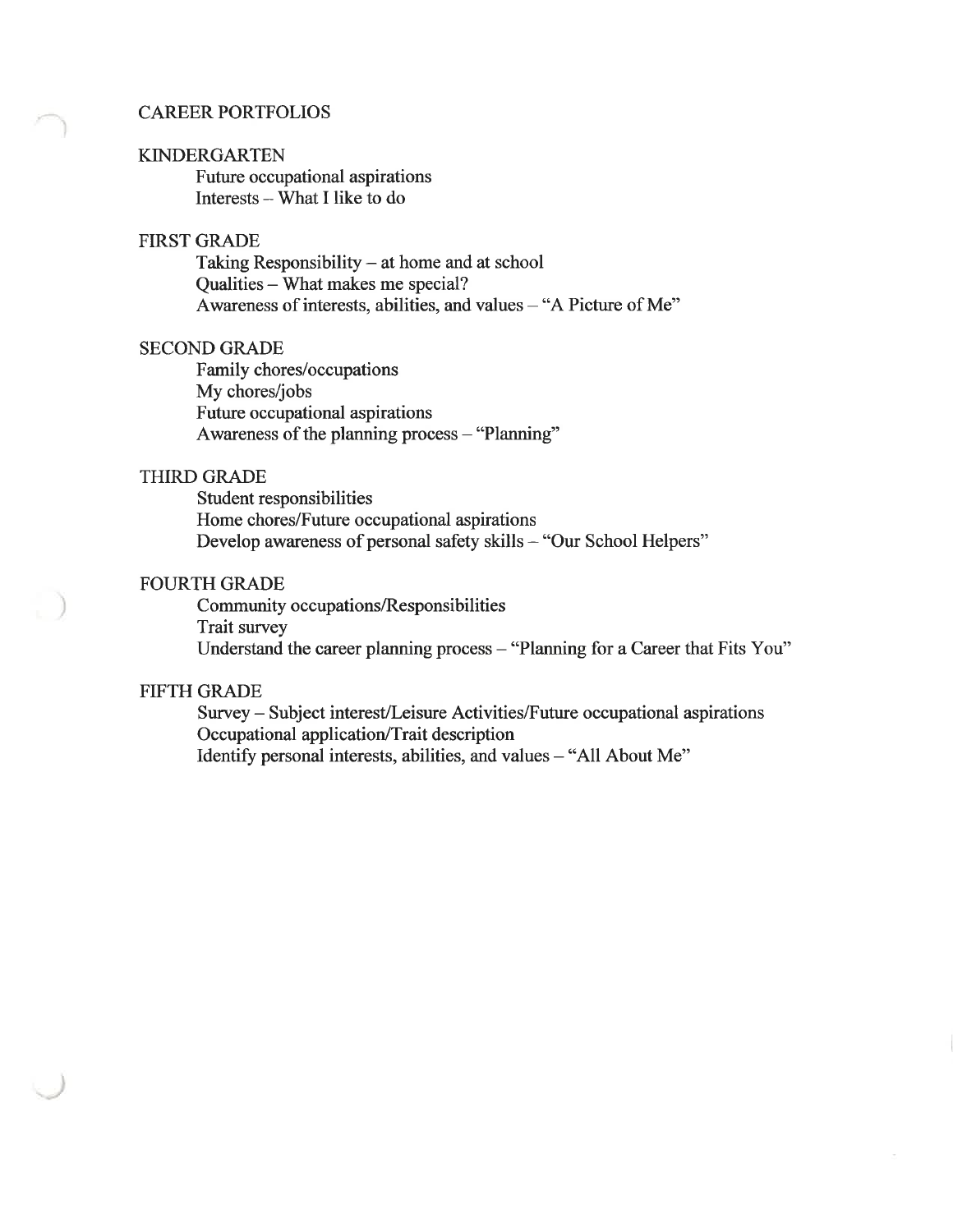# **Hanover Township Public Schools**

# **Career Education Curriculum**

# **Grade: K - 5**

| <b>Unit of Study</b><br><b>Essential Questions</b><br>(Purpose of Unit of<br>Study)                          | <b>Key Learning</b><br><b>Objectives</b><br>(NJSLS)/CCSS) | <b>Student Accomplishments</b>                                                                                                                | <b>Assessment</b><br>(How student will demonstrate<br>knowledge)                                                          | <b>Resources and Sample</b><br><b>Activities</b>                        | <b>Suggested</b><br><b>Length of Study</b><br>and Dates |
|--------------------------------------------------------------------------------------------------------------|-----------------------------------------------------------|-----------------------------------------------------------------------------------------------------------------------------------------------|---------------------------------------------------------------------------------------------------------------------------|-------------------------------------------------------------------------|---------------------------------------------------------|
| How do I decide<br>what I want to be<br>when I get older?                                                    | $9.1.A - Career$<br>Awareness and<br>Planning             | Kindergarten – Discuss possible<br>jobs in the future – show pictures<br>and read book on careers.                                            | Students will draw a<br>picture of what they want<br>to do when they grow up,<br>or a similar activity.                   | Career picture book,<br>handouts (see<br>attached), career<br>portfolio | Month<br>of<br>Novemb<br>er                             |
| Why do I need to be<br>accountable?                                                                          | $9.2.B - Self$<br>Management                              | Kindergarten – Have students<br>think about things they like to do.                                                                           | Students will draw a<br>picture of themselves doing<br>something they enjoy<br>doing, or a similar activity.              |                                                                         |                                                         |
| What character traits<br>are important for<br>day-to-day activities<br>in the home, school<br>and community? | $9.2.D -$<br>Character<br>Development<br>and Ethics       | Kindergarten – Careers and<br><b>Character Education will be</b><br>discussed as a character<br>education theme for the month of<br>November. | Students will complete<br>handouts at home and<br>returned to the school<br>counselor as a part of a<br>career portfolio. |                                                                         |                                                         |
| What work habits<br>are necessary for<br>home, community,<br>and school?                                     | $9.1.B -$<br>Employability<br><b>Skills</b>               | First Grade – Discuss how being<br>responsible is an important trait<br>to have now and in future jobs.                                       | Students will draw pictures<br>of themselves taking<br>responsibility at home and<br>at school, or a similar<br>activity. | Handouts (see<br>attached), career<br>portfolio                         | Month of<br>November                                    |
| What are my<br>interests, abilities,<br>and values?                                                          | $9.2.B - Self$<br>Management                              | First Grade – Have students think<br>about what is important to them.                                                                         | Students will draw a<br>picture of themselves and<br>write three things are                                               |                                                                         |                                                         |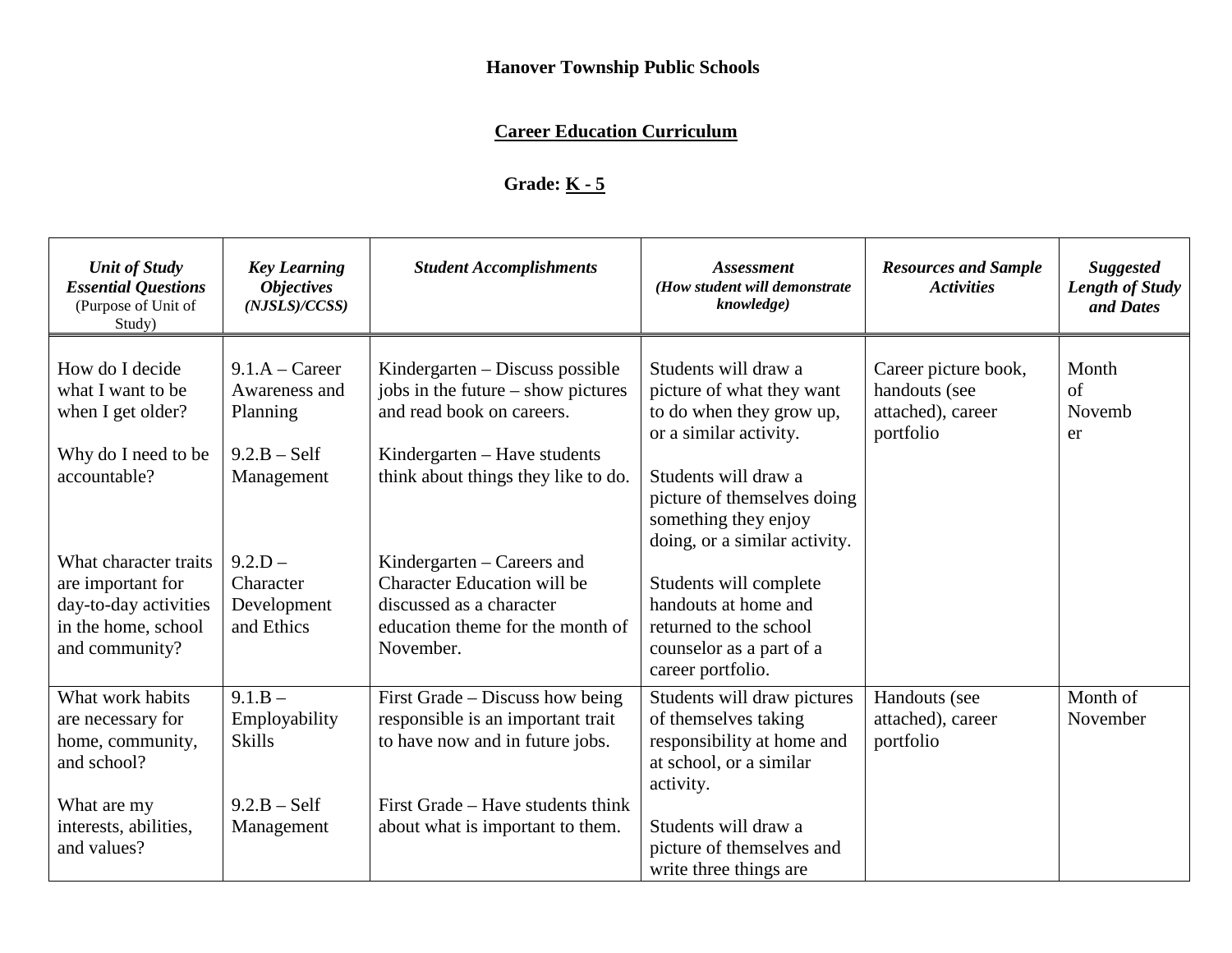| Why do I need to be       | $9.2.B - Self$   | First Grade – Have students think    | important to them, or a       |                   |          |
|---------------------------|------------------|--------------------------------------|-------------------------------|-------------------|----------|
| accountable?              | Management       | about things that make them          | similar activity.             |                   |          |
|                           |                  | special and unique.                  |                               |                   |          |
|                           |                  |                                      | Students will write           |                   |          |
| What character traits     | $9.2.D -$        | First Grade – Careers and            | qualities that make them      |                   |          |
| are important for         | Character        | <b>Character Education will be</b>   | special and unique, or a      |                   |          |
| day-to-day activities     | Development      | discussed as a character             | similar activity.             |                   |          |
| in the home, school,      | and Ethics       | education theme for the month of     |                               |                   |          |
| and community?            |                  | November.                            | Students will complete        |                   |          |
|                           |                  |                                      | handouts at home and          |                   |          |
|                           |                  |                                      | returned to the school        |                   |          |
|                           |                  |                                      | counselor as a part of a      |                   |          |
|                           |                  |                                      | career portfolio.             |                   |          |
| What work habits          | $9.1.B -$        | Second Grade – Describe to           | Students will write and       | Handouts (see     | Month of |
| are necessary for         | Employability    | students that jobs they do at home   | draw a picture of what each   | attached), career | November |
| home, community,          | <b>Skills</b>    | are jobs they have now $-$ just like | family member does at         | portfolio         |          |
| and school?               |                  | adults have different jobs.          | work, or a similar activity.  |                   |          |
|                           |                  |                                      |                               |                   |          |
|                           | $9.1.A - Career$ | Second Grade - Have students         | Students will write and       |                   |          |
| How do I decide           | Awareness and    | think about what his/her job in      | draw a picture of their job/s |                   |          |
| what I want to be         | Planning         | the family is as well as what they   | in the family as well as      |                   |          |
| and how do I              |                  | would like to work as in the         | what they'd like to do in     |                   |          |
| prepare for my<br>career? |                  | future.                              | the future for a job, or a    |                   |          |
|                           | $9.1.A - Career$ |                                      | similar activity.             |                   |          |
|                           | Awareness and    | Second Grade – Have students         | Students will complete a      |                   |          |
| How can I plan and        | Planning         | describe some of the planning        | "Time Chart" and suggest      |                   |          |
| prepare for the           |                  | they do at home and at school.       | ways to plan their time       |                   |          |
| future?                   |                  |                                      | more effectively so they      |                   |          |
|                           |                  |                                      | can accomplish what they      |                   |          |
|                           |                  |                                      | want and need to do, or a     |                   |          |
| What character traits     | $9.2.D -$        | Second Grade - Careers and           | similar activity.             |                   |          |
| are important for         | Character        | Character Education will be          |                               |                   |          |
| day-to-day activities     | Development      | discussed as a character             | Students will complete        |                   |          |
| in the home, school,      | and Ethics       | education theme for the month of     | handouts at home and          |                   |          |
| and community?            |                  | November.                            | returned to the school        |                   |          |
|                           |                  |                                      | counselor as a part of a      |                   |          |
|                           |                  |                                      | career portfolio.             |                   |          |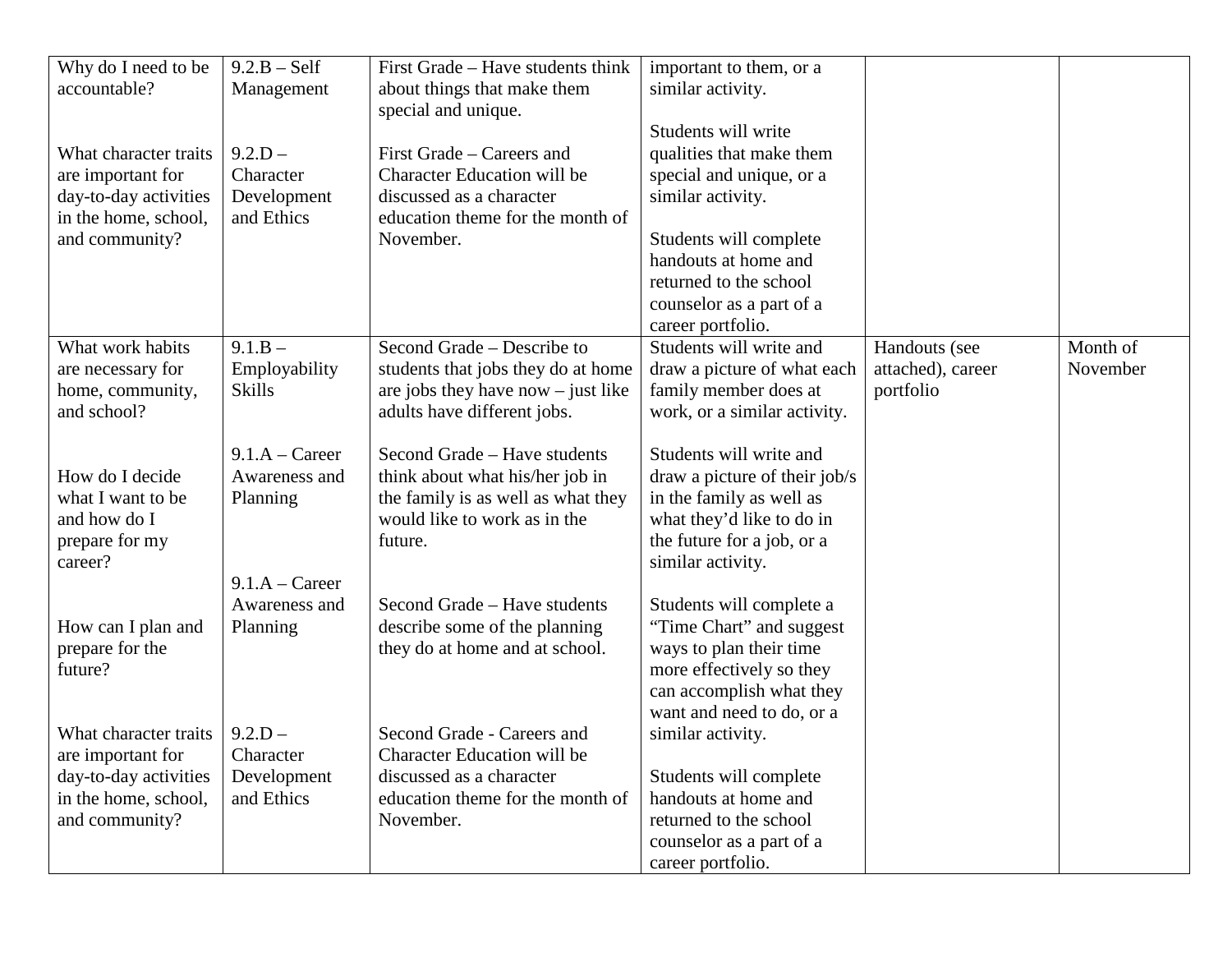| What work habits      | $9.1.B -$        | Third Grade – Describe to          | Students will complete an   | Handouts (see     | Month of |
|-----------------------|------------------|------------------------------------|-----------------------------|-------------------|----------|
| are necessary for     | Employability    | students that everyone has a job   | interview about his/her day | attached), career | November |
| home, community,      | <b>Skills</b>    | and their job is to go to school.  | at school, or a similar     | portfolio         |          |
| and school?           |                  |                                    | activity.                   |                   |          |
|                       | $9.1.A - Career$ | Third Grade - Have students        |                             |                   |          |
| How do I decide       | Awareness and    | think about things they enjoy      | Students will write about   |                   |          |
| what I want to be     | Planning         | doing, things they are good at,    | things they enjoy doing,    |                   |          |
| and how do I          |                  | and what they'd like to be when    | are good at, and what       |                   |          |
| prepare for my        |                  | they grow up.                      | they'd like to be when they |                   |          |
| career?               |                  |                                    | grow up, or a similar       |                   |          |
|                       |                  |                                    | activity.                   |                   |          |
|                       | 9.2.F - Safety   | Third Grade – Have students        |                             |                   |          |
| How is safety a       |                  | think about who, in the school,    | Students will complete a    |                   |          |
| personal and societal |                  | they can go to for help and how    | "School Helpers"            |                   |          |
| responsibility?       |                  | they can seek their help.          | worksheet, determine how    |                   |          |
|                       |                  |                                    | each person helps, and be   |                   |          |
|                       |                  |                                    | given the opportunity to    |                   |          |
|                       |                  |                                    | meet with the helpers to    |                   |          |
| What character traits | $9.2.D -$        | Third Grade - Careers and          | ask questions, or a similar |                   |          |
| are important for     | Character        | <b>Character Education will be</b> | activity.                   |                   |          |
| day-to-day activities | Development      | discussed as a character           |                             |                   |          |
| in the home, school,  | and Ethics       | education theme for the month of   | Students will complete      |                   |          |
| and community?        |                  | November.                          | handouts at home and        |                   |          |
|                       |                  |                                    | returned to the school      |                   |          |
|                       |                  |                                    | counselor as a part of a    |                   |          |
|                       |                  |                                    | career portfolio.           |                   |          |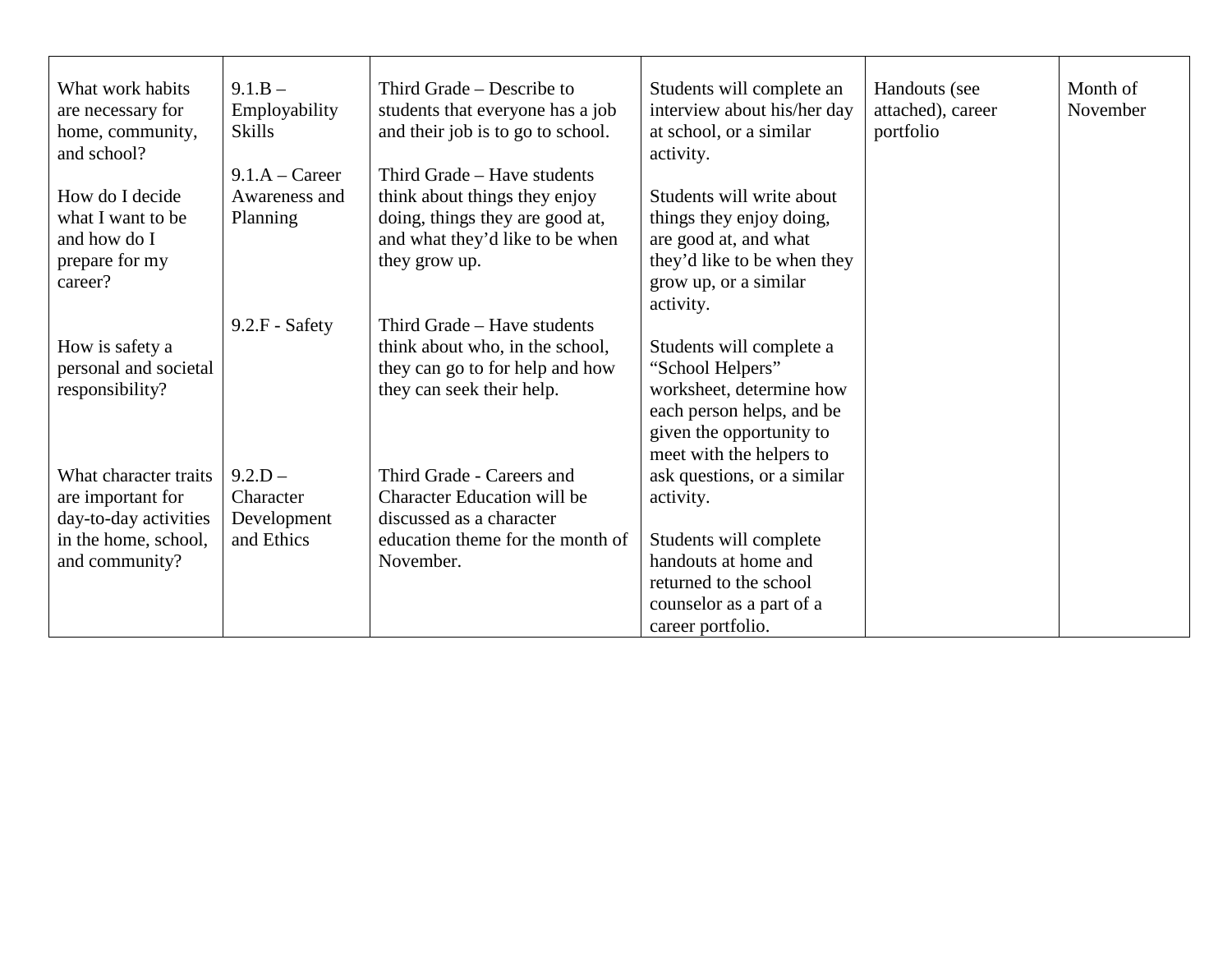| What work habits<br>are necessary for         | $9.1.B -$<br>Employability | Fourth Grade – Describe to<br>students that there are various    | Students will determine<br>several jobs that people   | Handouts (see<br>attached), career | Month of<br>November |
|-----------------------------------------------|----------------------------|------------------------------------------------------------------|-------------------------------------------------------|------------------------------------|----------------------|
| home, community,                              | <b>Skills</b>              | community jobs that are                                          | have in the community as                              | portfolio                          |                      |
| and school?                                   |                            | necessary for the good of the                                    | well as what his/her duty is                          |                                    |                      |
|                                               |                            | community.                                                       | in school and at home, or a                           |                                    |                      |
|                                               |                            |                                                                  | similar activity.                                     |                                    |                      |
| Why do I need to be                           | $9.2.B -$                  | Fourth Grade - Have student                                      |                                                       |                                    |                      |
| accountable?                                  | Self-                      | think about ways they are                                        | Students will complete a                              |                                    |                      |
|                                               | Management                 | responsible and ways they think                                  | survey about responsibility                           |                                    |                      |
|                                               |                            | they need to improve.                                            | and determine how they are                            |                                    |                      |
|                                               |                            |                                                                  | responsible, what areas                               |                                    |                      |
|                                               |                            |                                                                  | they need to improve, and                             |                                    |                      |
|                                               |                            |                                                                  | why it's important to be                              |                                    |                      |
| How do I decide                               | $9.1.A - Career$           | Fourth Grade - Have students                                     | responsible, or a similar                             |                                    |                      |
| what I want to be                             | Awareness and              | identify their current interests and                             | activity.                                             |                                    |                      |
| and how do I                                  | Planning                   | abilities and relate them to a                                   |                                                       |                                    |                      |
| prepare for my                                |                            | future career.                                                   | Students will discuss their                           |                                    |                      |
| career?                                       |                            |                                                                  | abilities in terms of five                            |                                    |                      |
|                                               |                            |                                                                  | categories, complete a                                |                                    |                      |
|                                               |                            |                                                                  | "Careers that Fit"                                    |                                    |                      |
|                                               |                            |                                                                  | worksheet, and compare                                |                                    |                      |
| What character traits                         | $9.2.D -$                  | Fourth Grade - Careers and<br><b>Character Education will be</b> | their interests and abilities                         |                                    |                      |
| are important for                             | Character                  | discussed as a character                                         | with five careers that<br>interest them, or a similar |                                    |                      |
| day-to-day activities<br>in the home, school, | Development<br>and Ethics  | education theme for the month of                                 | activity.                                             |                                    |                      |
| and community?                                |                            | November.                                                        |                                                       |                                    |                      |
|                                               |                            |                                                                  | Students will complete                                |                                    |                      |
|                                               |                            |                                                                  | handouts at home and                                  |                                    |                      |
|                                               |                            |                                                                  | returned to the school                                |                                    |                      |
|                                               |                            |                                                                  | counselor as a part of a                              |                                    |                      |
|                                               |                            |                                                                  | career portfolio.                                     |                                    |                      |
|                                               |                            |                                                                  |                                                       |                                    |                      |
| How can I build                               | $9.2.B -$                  | Fifth Grade – Have students think                                | Students will complete a                              | Handouts (see                      | Month of             |
| upon my personal                              | Self-                      | about subjects that interest them,                               | career development record                             | attached), career                  | November             |
| strengths?                                    | Management                 | subjects that don't interest them,                               | of interests, hobbies,                                | portfolio                          |                      |
|                                               |                            | achievements, hobbies, and what                                  | activities, and what they                             |                                    |                      |
|                                               |                            | they want to be.                                                 | want to be, or a similar                              |                                    |                      |
|                                               |                            |                                                                  | activity.                                             |                                    |                      |